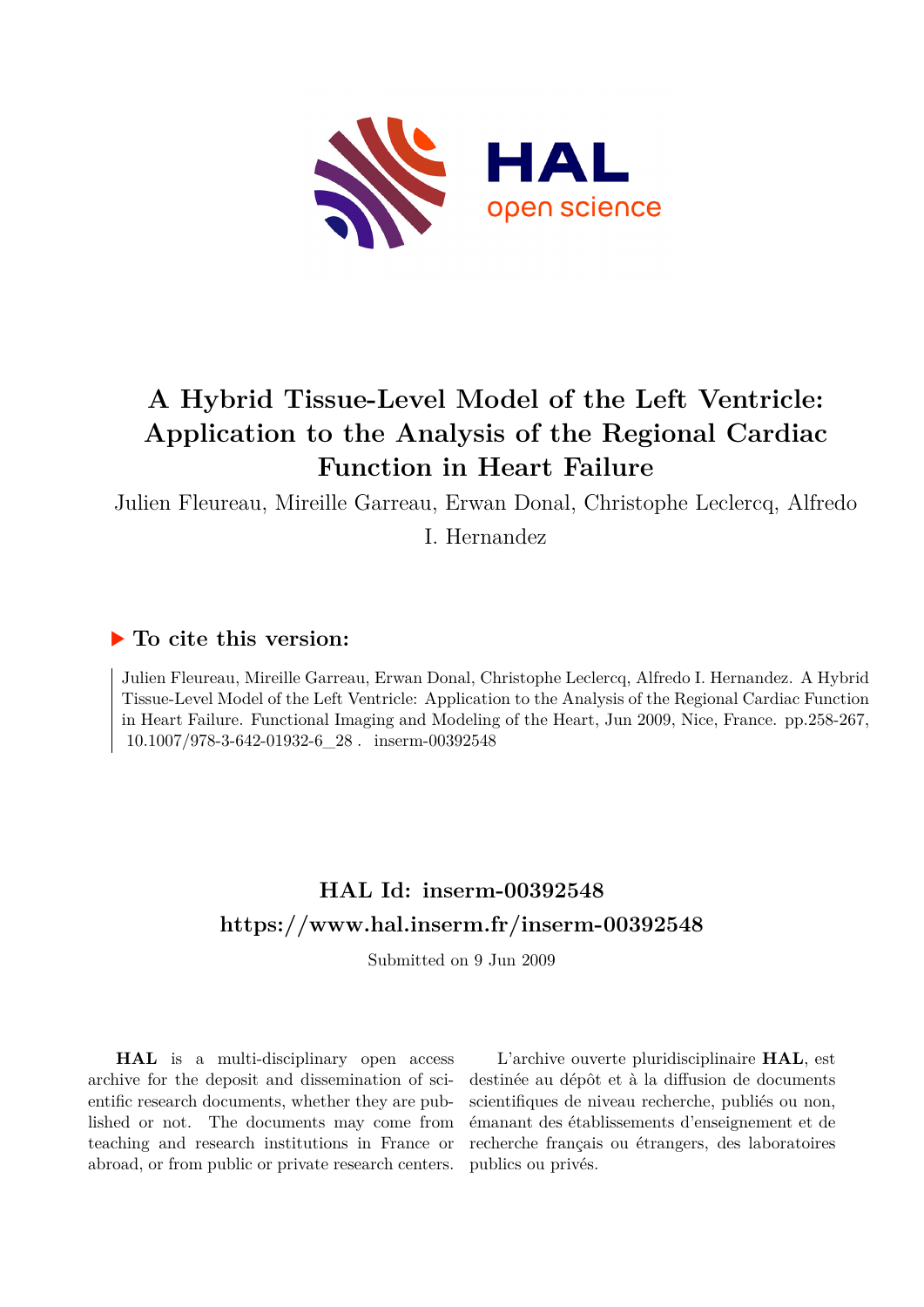## A hybrid tissue-level model of the left ventricle: Application to the analysis of the regional cardiac function in heart failure

Julien Fleureau<sup>1,2,\*</sup>, Mireille Garreau<sup>1,2,</sup>, Erwan Donal<sup>1,2,3</sup>, Christophe Leclercq<sup>1,2,3</sup>, and Alfredo Hernández<sup>1,2,</sup>

1 INSERM, U642, Rennes, F-35000, France;  $2^2$ Université de Rennes 1, LTSI, Rennes, F-35000, France; <sup>3</sup>CHU Rennes, Service de Cardiologie et Maladies Vasculaires, Rennes, F-35000, France julien.fleureau@gmail.com {alfredo.hernandez,mireille.garreau}@univ-rennes1.fr {erwan.donal,christophe.leclercq}@chu-rennes.fr http://www.ltsi.univ-rennes1.fr/

Abstract. This work contributes to the systemic interpretation of clinical data for the analysis of the regional cardiac function in the context of heart failure. A two-step patient-specific approach, combining a realistic geometry and a hybrid, tissue-level electromechanical model of the left ventricle is proposed. For the first step, a fast framework to extract a realistic geometry of the left ventricle from MSCT data is proposed. This geometry is then applied to a tissue-level model of the left ventricle, coupling a discrete electrical model, a mechanical model integrating a visco-elastic law, solved by a finite element method and a hydraulic model. A set of simulations carried out with the model are shown and preliminary results of the parameter identification approach, based on real patient data, are presented and discussed.

Key words: heart failure, cardiac MSCT segmentation, cardiac model

### 1 Introduction

Cardiovascular diseases are a major health concern all over the world and, especially, heart failure (HF) has gained more importance in the recent years. Improving diagnosis and therapy is therefore critical. Advances have been made over years in the design of drugs, but some of them have been associated with side effects and negative outcomes. Technological solutions can rely on revascularization in case of ischemic cardiomyopathy and coronary disease, but also on Cardiac Resynchronization Therapy (CRT) in heart failure patients who remain

<sup>?</sup> This work was financed by the European ALFA IPECA project and is part of the IMOP research project n° 04 T 187-188-189-190 CITH supported by the French Research Minister.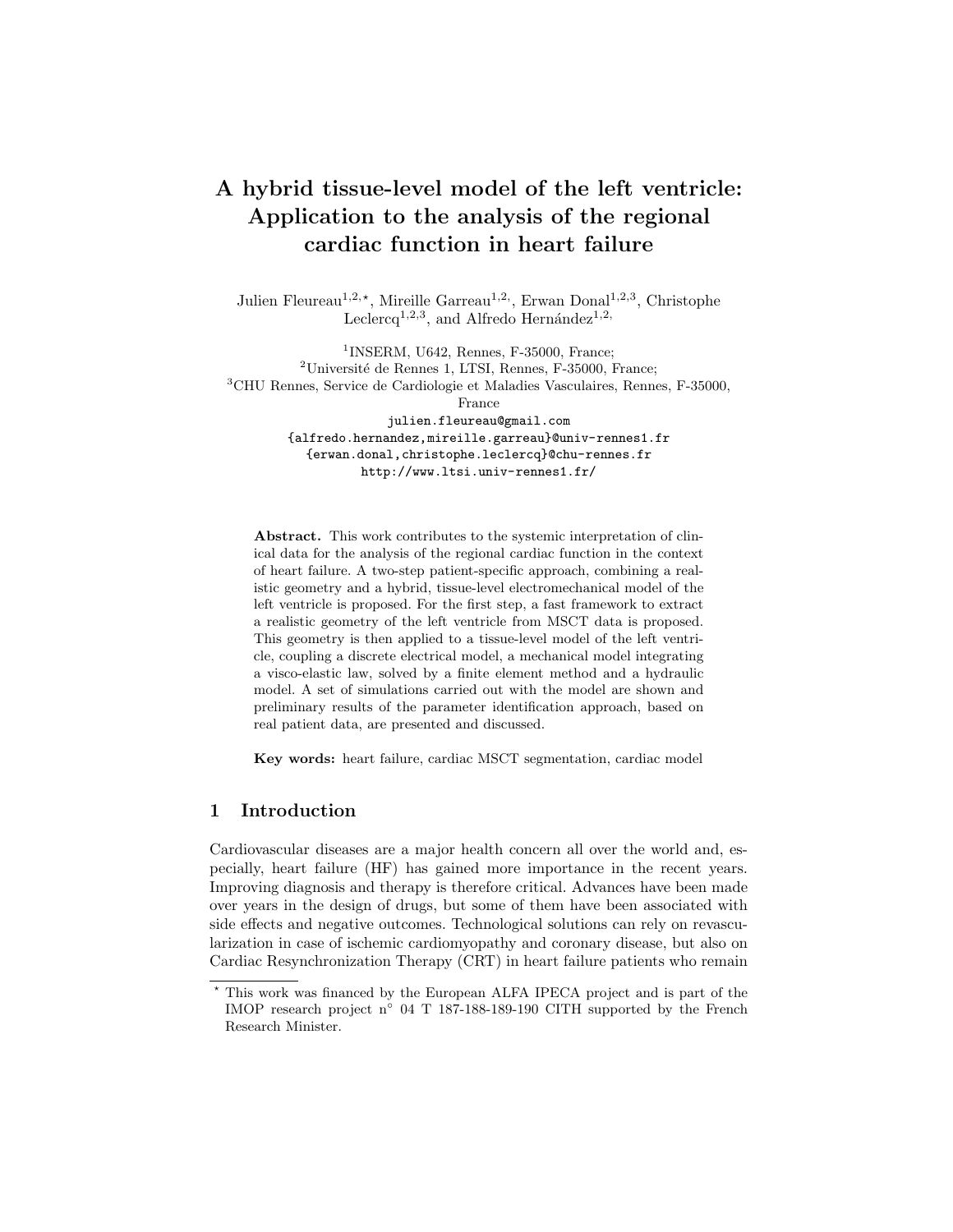#### 2 A hybrid tissue-level model of the left ventricle

highly symptomatic, despite optimized pharmacological treatment. One interesting approach to improve diagnosis and therapy is based on the development and identification of patient-specific physiological cardiac models.

Many mathematical models of cardiac electromechanics have been proposed in the literature (see [3] for a review). They are usually built by coupling a set of components representing the anatomy and the electrophysiological, mechanical and hydraulic activities of the heart. These components can be represented at different levels of detail. On the one hand, the simplest models do not take into account the cardiac anatomy and are based on a dynamic elastance which is able to reproduce whole-organ pressure-volume loops [2]. These 0-D models require very low computational resources and are often coupled with rather detailed models of the circulation and autonomic regulation. However, they are, by definition, not useful to analyze the regional function of the heart. On the other hand, the most detailed models integrate: i) realistic anatomy, including regional fiber orientation, ii) cell-level models of the electrical activity, iii) a mechanical model with realistic passive tissue properties and electro-mechanical and mechano-electrical couplings, driving the active properties of the myocardial tissue and iv) a hydraulic model including a minimal circulatory loop and an algorithm for estimating the intra-ventricular pressure. Although this kind of models have shown to be useful in a number of situations, their computational complexity and the significant number of parameters make them difficult to be used in a patient-specific clinical application. Between these two extreme levels of detail, some of electromechanical models have been proposed and applied to the regional strain function analysis [6, 8], providing encouraging results and showing the interest of such model-based approaches in this application.

The objective of this work is therefore to propose a simplified, tissue-level model to assist on the interpretation of regional myocardial function, measured by means of echocardiographic strain signals. This model should present a level of detail allowing fast simulations and the possibility to perform parameter identification. This work is part of the IMOP project (IMaging for Optimisation of biventricular Pacing) which purpose is to define a CRT optimization method based on the fusion of mechanical, electrical and anatomical data. The aim of this project is to better plan the placement of CRT leads and to optimize the parameters of the stimulator, using both advanced 3D dynamic cardiac imaging modalities (including MultiSlice Computed Tomography (MSCT) acquisitions, Magnetic Resonance Imaging (MRI) and Ultrasound imaging) and electrophysiological data (including in particular activation delay maps).

This paper is structured as follows. In a first section, a brief description of the proposed model, including its anatomical, electrical, mechanical and hydraulic components is given with a description of the associated parameter identification methodology. A second section presents simulation results and preliminary results for the parameter identification phase on real strain data.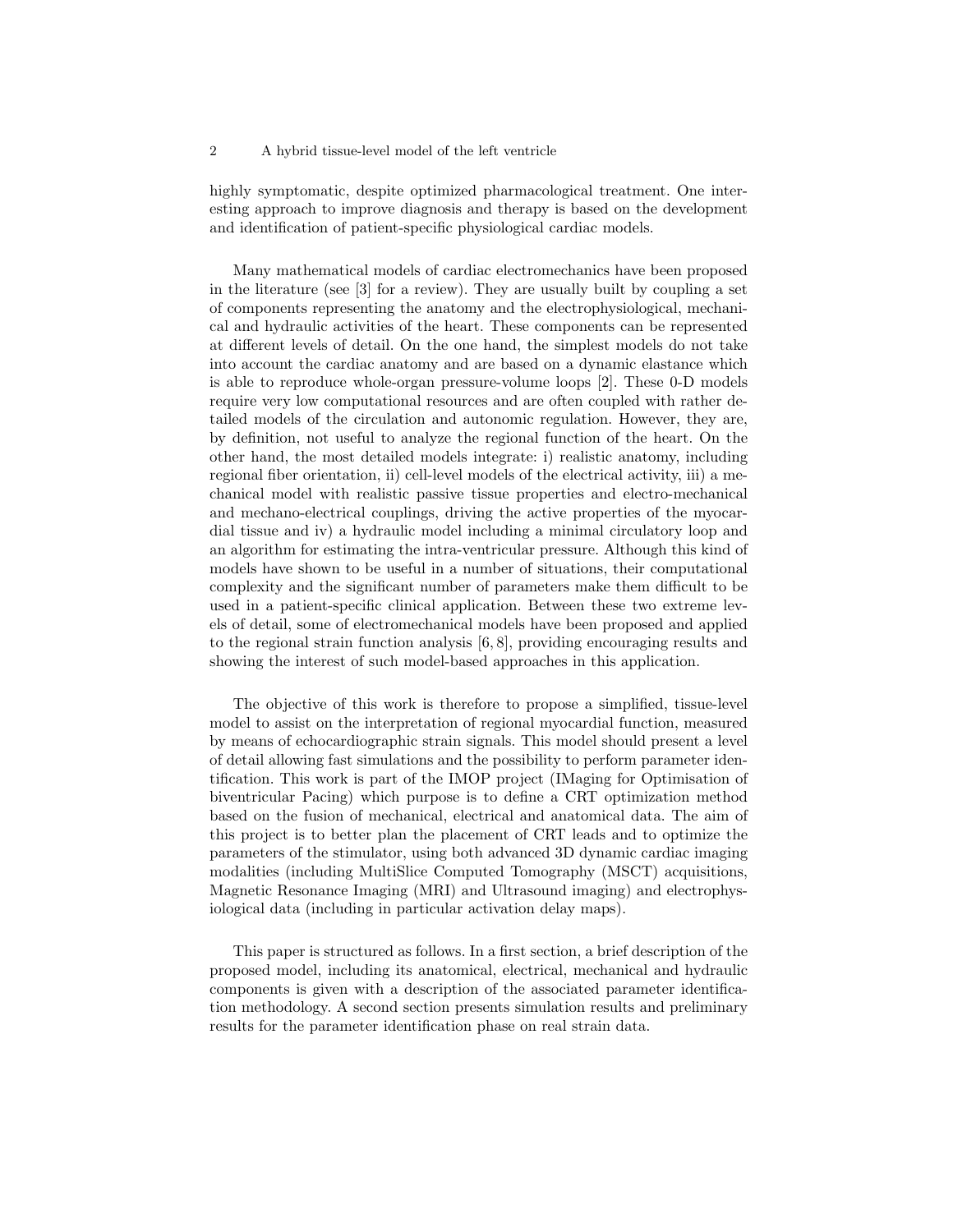## 2 Model description

#### 2.1 Anatomical Model

In the context of our study, the 3D MSCT images acquired at one instant of the MSCT sequence (General Electric Lightspeed VCT 64 system) is used for each analysed patient. A geometrical surfacic model is derived from these MSCT cardiac volumes, by applying a specific semi-interactive segmentation procedure, composed of the following four main steps :

- A local spatial frame of the left ventricle (directed through the long axis of the organ - used in short axis view) is obtained by an iteractive selection of directions and planes in the volume.
- The automatic extraction of the endocardium and mesh construction is then realized by 2D region growing processes regularly spaced along the ventricular axis (48 slices). A circonferential subsampling of the extracted contour thus leads to a 48 by 48 points regular mesh of the wall (48 points by each 2D contour).
- A corresponding regular mesh of the epicardium is then obtained by the detection of the local myocardial thickness in each point of the interior mesh (this detection process uses the statistical test of cumulated sum).
- Those two meshes are finally smoothed by a B-Spline interpolation to remove the potential irregularities of the shapes (due to papillar muscles or trabecular structures for example).

A smoothed geometry matching the patient data and compatible with a future integration in a mesoscopic numerical cardiac model is thus obtained (Figure 1) with very low computational loads (segmentation time lower than 10 seconds).



Fig. 1. On the left, anatomical model of the left ventricle obtained after the segmentation process. On the middle and on the right, division of the anatomical model into 18 segments.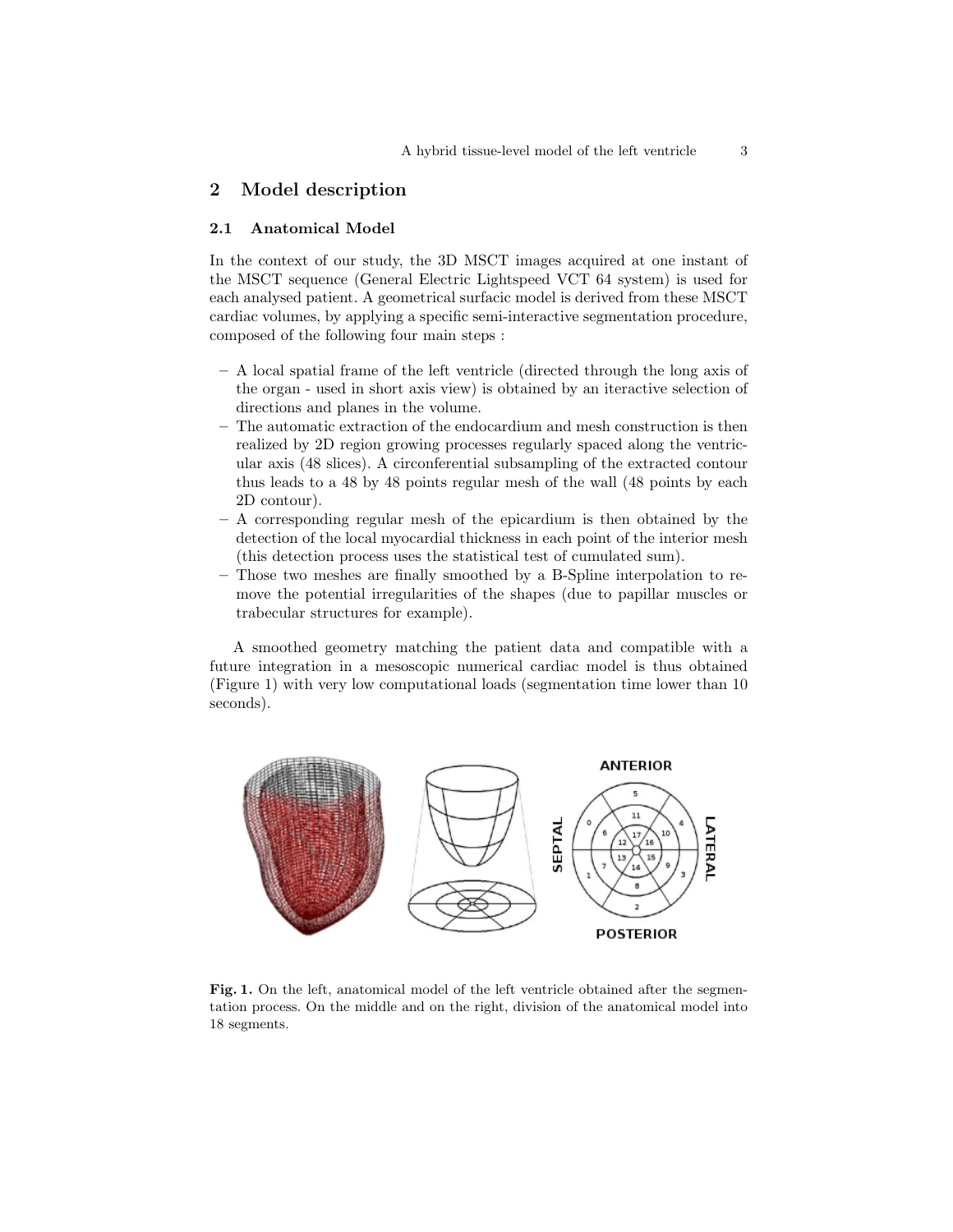4 A hybrid tissue-level model of the left ventricle

This muscle model is spatially and anatomically divided into 18 segments (Figure 1) with homogeneous mechanical (stiffness, viscosity) and electrical (electrophysiological timings) properties to fit the model resolution to the one used by the clinician in cardiac function analysis. In this paper, only one slice has been defined along the transmural direction. We have thus made the approximation of using a constant mean fiber orientation for each segment, instead of a more realistic fiber orientation representation.

#### 2.2 Electrophysiological Model

The propagation of the cardiac electrical activity is implemented with an automata network [4]. For each segment of the model, an automaton jointly models the local electrical potential and an analytical Electro-Mechanical Driving Function (EMDF) that represents, in a simplified manner, the complex processes involved in the electro-mechanical coupling at a tissue level (e.g. calcium dynamics of each cell composing the tissue, effect of the heterogeneous mechanical activation of each cell, etc.). The propagation properties of each automaton are mainly controlled by a parameter representing the duration of the depolarization phase  $(T_{UAP})$ . A truncated sine wave, with its peak value occurring at time T (elapsed since the electrical activation of each segment), was chosen for the EMDF, in a similar way as in [1]. Each automaton is initially at rest and is excited by one of its neighbors. An external stimulation regularly initiates the depolarization from the antero septo basal segment.

#### 2.3 Mechanical Model

The passive mechanical component of the model is represented by a linear isotropic visco-elastic law as in classical Hill-Maxwell rheological models. The stiffness and viscosity of each segment are set to 1e6 Pa and 5e-2 s, as proposed in the literature.

The active tension is computed at each simulation time, for the 18 segments, by applying a spatially homogenized Nash relation [5], using as input the EMDF generated by the automata and including one scaling parameter  $(EMR)$  for each segment. The active tension is directed along the local fiber angle (homogeneous in each segment and set to mean values observed in the literature [7]). It appears in the model as a regional exterior stress applied to each segment. The only other exterior stress applied to the model is due to the intraventricular pressure, which is given by the hydraulic model (we recall that the right ventricle is not considered for the moment).

The previously defined mechanical system is solved at each instant thanks to a low resolution P2 finite element method where each mesh matches with a parallepipedical approximation of one of the 18 segments. Provided the regularity of the mesh obtained after the segmentation process and the linearity of the mechanical law that was employed, a model with just 18 elements has been thus designed in a first step. Such choices have been made independently of a complete mesh dependence analysis but were motivated by previous works (see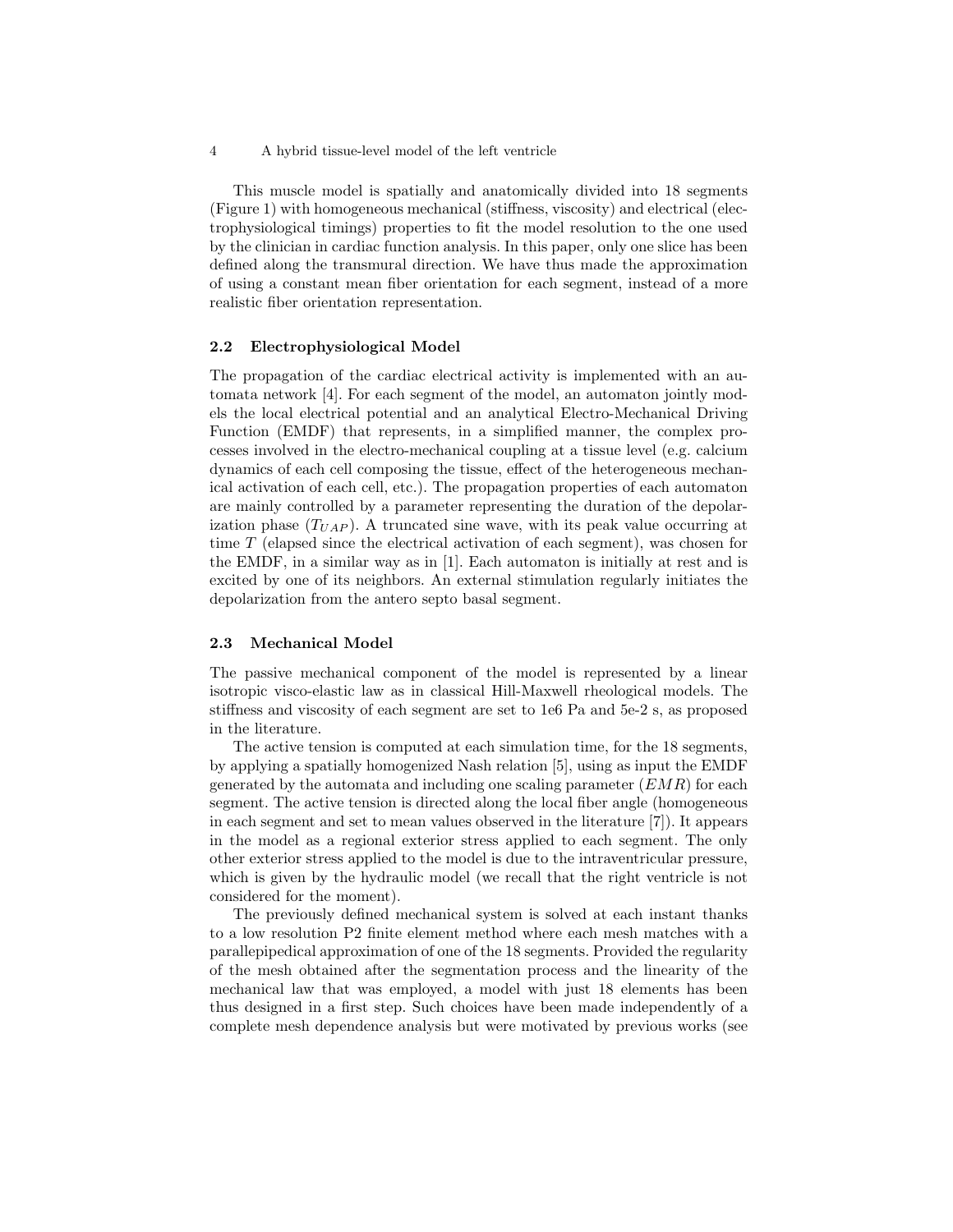[4]) where similar decisions led to encouraging results in a mesoscopic level of resolution.

The assembly step is then performed via a Galerkine method. Temporally, a Newmark scheme (well known for its numerical stability) is adopted and a Lagrangian approach is chosen to spatially fix the left ventricle (and more precisely the center of gravity of its upper segments).

#### 2.4 Hydraulic Model

The blood inside the cavity is modeled by the variation of a homogeneous pressure inside the endocardium which reproduces a characteristic Pressure/Volume cycle during one beat. The endocardiac pressure is computed during the ejection and filling phases by means of a simple analytical model of the aortic and mitral valves. This model simulates the valves opening and the pressure balancing between the ventricle and the atrium and aorta, but they are not able to reproduce the end diastolic pressure decrease at this stage. During the isovolumic phases, a first order relation between the volume and pressure variations inside the ventricle (due to the use of a linear mechanical model) is applied in a prediction-correction scheme, to keep the blood volume constant. The phase switches controlling, for example, valve opening and closure, are realized thanks to the use of simplified models including stationary values for preload and afterload, because no circulation model is taken into account.

The proposed approach is thus a hybrid tissue-level model of the left ventricle characterized by three parameters  $(T_{UAP}, T \text{ and } EMR)$  for each segment (i.e.  $18 \cdot 3 = 54$  parameters). Its low resolution is compatible with a light implementation, offering interesting performance as one cardiac cycle can be simulated in less than 10 seconds on a standard personal computer. A complete framework dedicated to the muscle segmentation but also to the simulation and the 3D+T visualization of the complete model has been developed and it is thus possible to observe the nodes displacements of the model during simulation and the associated endocardiac pressure and volume.

#### 2.5 Parameter Identification

As a first approach for a patient-specific model definition, we are interested in evaluating the capability of the proposed parametric model to reproduce clinical observations from a heart failure patient. We dispose of 3D MSCT images and echocardiographic radial displacement signals (for the 18 segments of the model) from patients of the IMOP study, as well as other clinical indicators of their cardiac function. A parameter identification phase has thus been formalized as the determination of the model parameters minimizing the squared error between the simulated radial displacements and those observed from the patient. This is a complex global optimization problem because of the model non-linearities (due to the automata) but also because of the approximations made during the model design. The cost function not only contains multiple local minima, but several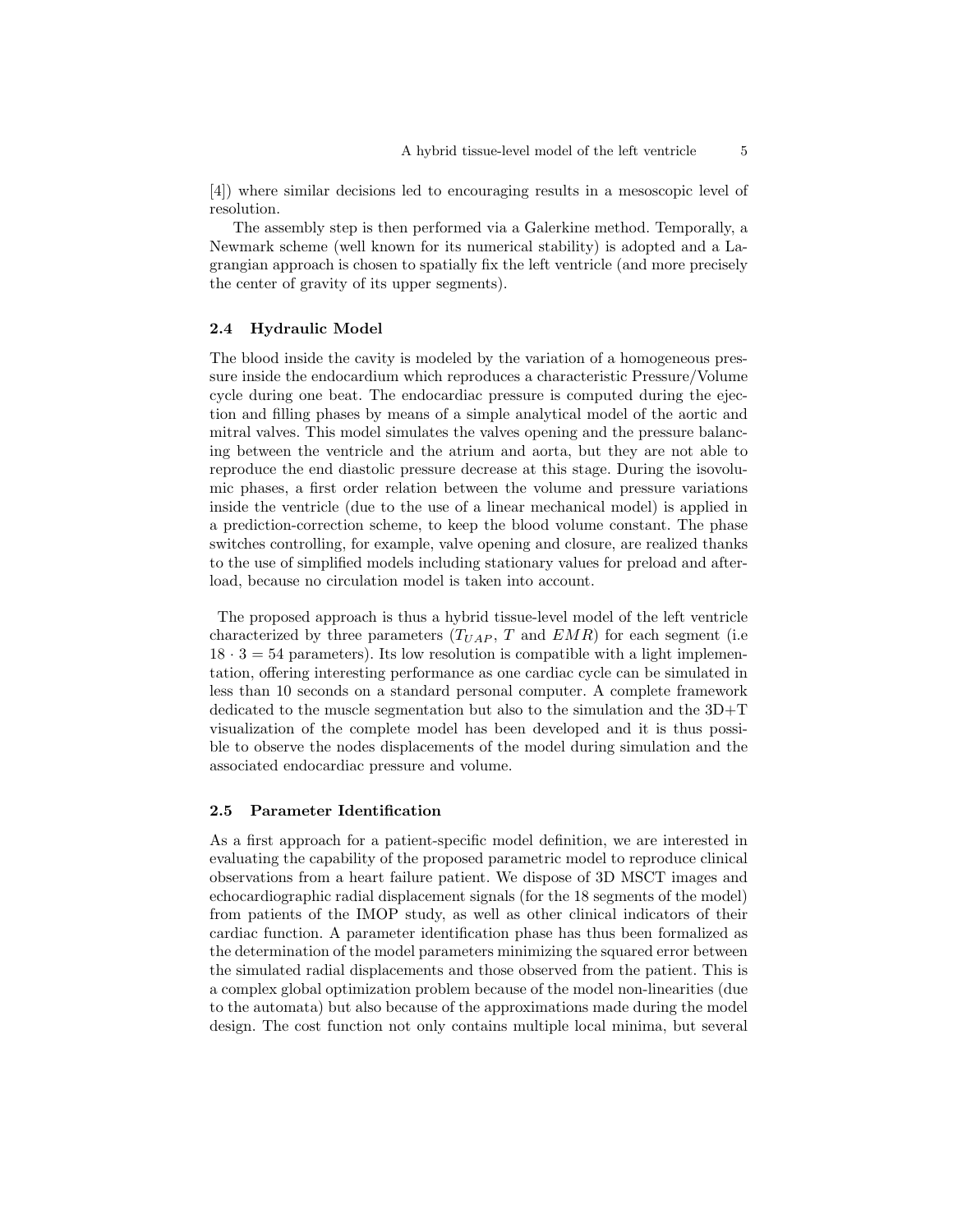solutions, mathematically equivalent but physiologically different, may also exist. Aware of these difficulties, a distributed evolutionary algorithm, adapted to realvalued genomes, has been chosen for the identification of the model parameters described previously. For each one of the 18 segments, parameters  $T_{UAP}$ , T and  $EMR$  were optimized, leading to a global identification process where each individual of the population includes  $3 \times 18 = 54$  genes. A population of 200 individuals have been chosen and a maximum number of 300 generations have been set for the genetic algorithm. A priori knowledge has been introduced for the creation of the initial population, by defining the  $T_{UAP}$  parameters with a uniform random distribution centered at values corresponding to a characteristic desynchronized ventricle. Standard genetic operators of arithmetic crossover and gaussian mutation have been then applied with probabilities equal to 0.5 during the whole process.

### 3 Results

This section presents results from the sensitivity analysis of the model and from a first approach of patient-specific parameter identification, which compares the model with real clinical echocardiographic data.

Once the numerical stability of the model has been checked, verification and sensitivity analysis have been performed. Results from two of the sensitivity analysis tests performed (sensitivity to the influence of the model geometry and sensitivity to the parameter values of the mechanical law), evaluated in terms of the obtained pressure/volume loops, are presented here. Figure 2-a highlights the slight influence of shifting from a realistic geometry to an ellipsoidal geometrical model. Figure 2-b shows the sensitivity of the model to the a lower Young modulus that implies, logically, a larger resulting stroke volume.

Figure 3 presents Pressure/Volume loops obtained by applying: i) a significant electrical desynchronization between the septal and lateral walls, obtained by increasing the electrical propagation delay for specific segments (Figure 3-a) and ii) a complete mechanical inactivation of one region, obtained by modifying the electromechanical coupling parameter  $EMR$  for the corresponding model segment (Figure 3-b). A significant decrease of the intraventricular stroke volume is obtained as expected.

After this verification of the global consistency of the model, a parameter identification step has been applied to evaluate the capacity of the model to reproduce real radial displacements. The identification step previously described was consequently performed on echocardiographic radial displacement signals from one patient of the IMOP study. Results presented in this paper have been obtained after 300 generations of the identification algorithm (Figure 4), corresponding to around 8 hours of computation time on a six-processors cluster. The first results are presented in Figure 5.

These results highlight the positive aspects but also the limits of the current model (N.B.: radial displacements are only presented here for the upper segments of the ventricle but they are very similar for the two others levels). Despite the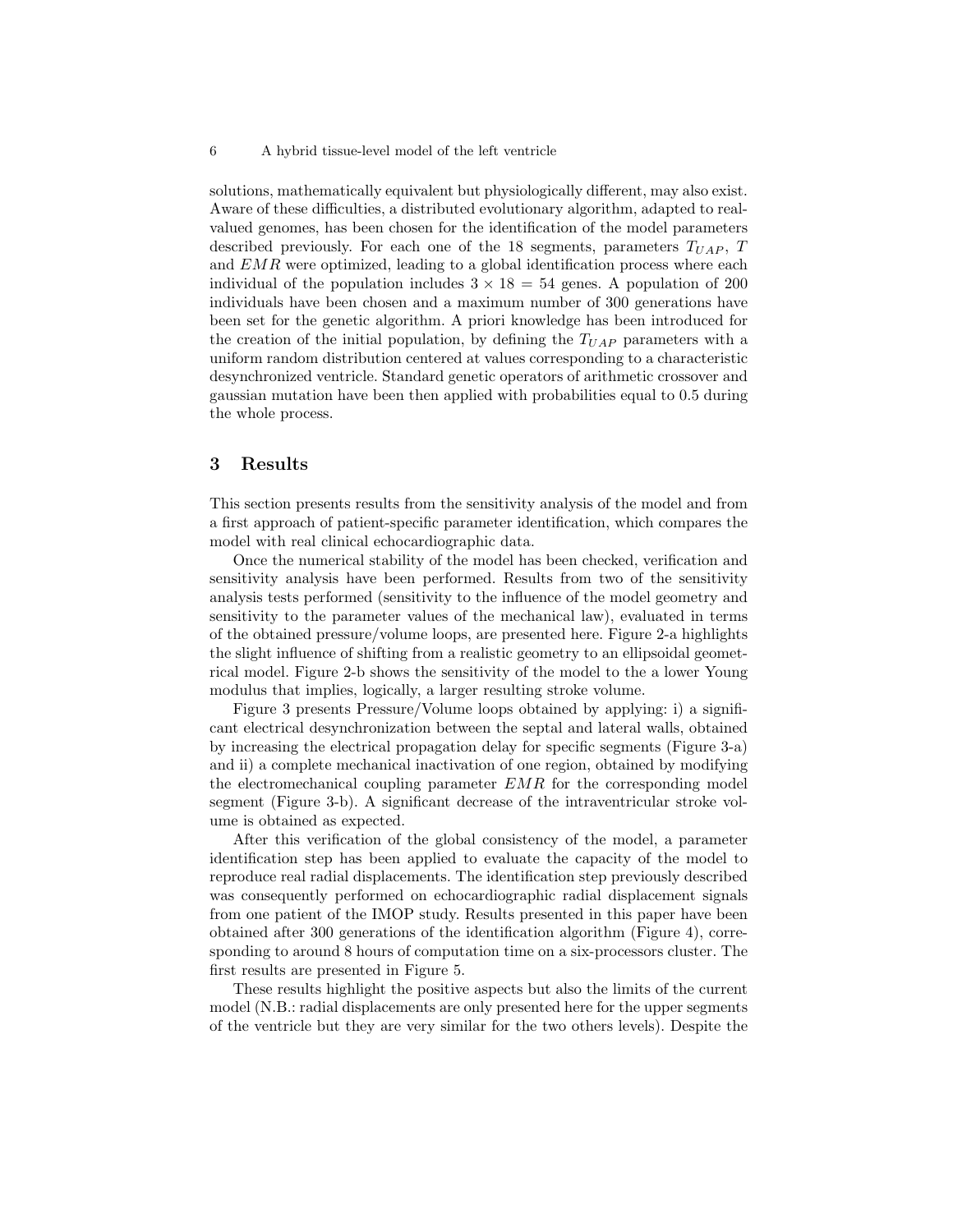

Fig. 2. Pressure/Volume loops simulated for different configurations of the model. a) Simulation of a ventricle configured with an "ellipsoidal" geometry (continuous line). b) Simulation of a ventricle with lower Young modulus ∼ 5e5 Pa (continuous line). In both figures, dotted lines represent the results obtained from a reference, "physiological" case.



Fig. 3. Pressure/Volume loops simulating pathological conditions. a) Simulation of a strongly desynchronized ventricle (with an electrical delay of 180 ms between the septal and lateral walls). b) Simulation of a ventricle suffering from a local loss of contractility in its lateral wall  $(EMR= 0$  for segments 3, 4, 9, 10, 15 and 16). In both figures, dotted lines represent the results obtained from a reference, "physiological" case.

model simplifications, a relative consistency in the morphologies, amplitudes and timings of the real and simulated displacements can be observed, especially for segments 2, 3, 4 and 5. Some complex biphasic morphologies, corresponding to a premature forward motion of the septal segments and then to a backward motion of those same segments under the pressure developed by the lateral wall contraction, are reproduced (segments 1, 2 and 3). The reduced stroke volume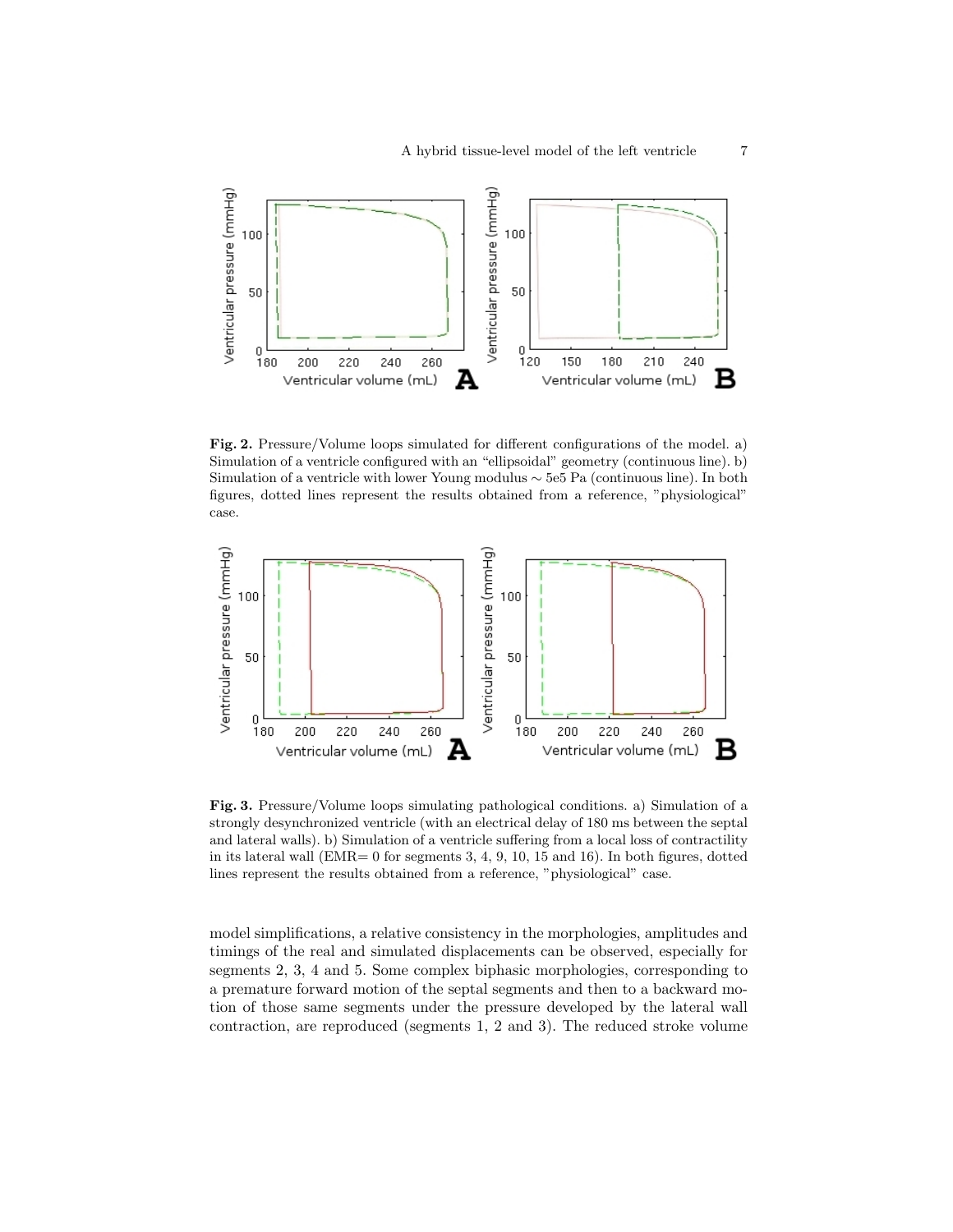

Fig. 4. Convergence of the evolutionary algorithm.

(15 mL) obtained by the simulation after parameter identification (shown on Figure 5) is consistent with the real volume obtained from MRI (10 mL) for this patient which suffers from severe heart failure and is a candidate for a cardiac resynchronization therapy. Moreover, the significant electrical desynchronization between the septal and lateral walls, suggested by the bull's eye representation of the electrical propagation parameters (around 180 ms) is similar to the QRS duration observed from the patient's ECG (around 160 ms). Nevertheless, some other phenomena like the premature contraction of the septal wall (under the influence of the right ventricle and clearly observable in the displacement of segments 0 and 1), and, more generally, the behavior of the septal segments are not satisfactorily reproduced. The absence of the right ventricle but also the fixation of numerous degrees of freedom in the model (Young's modulus - stiffness - and viscosity, which are homogeneous for all segments) may explain these problems. The fact that no a priori knowledge has been included in the identification phase and also the variability of the echocardiographic data should also influence the quality of these first results on parameters identification. However, we consider these results as encouraging and they show the level of feasibility of a low-resolution approach in this context.

## 4 Conclusion and Perspectives

This paper introduced and described the first results obtained with a hybrid, tissue-level model of the left ventricle, dedicated to the analysis of observed echocardiographic regional displacement signals. The relevance of the multiformalism approach and the interest of using an adapted level of resolution in the modeling step have been studied. A first identification step was also presented, giving encouraging results. The current limits of the proposed model were also pointed out. Our current efforts are directed to integrate the influence of the right ventricle and to add problem-specific knowledge into the evolutionary al-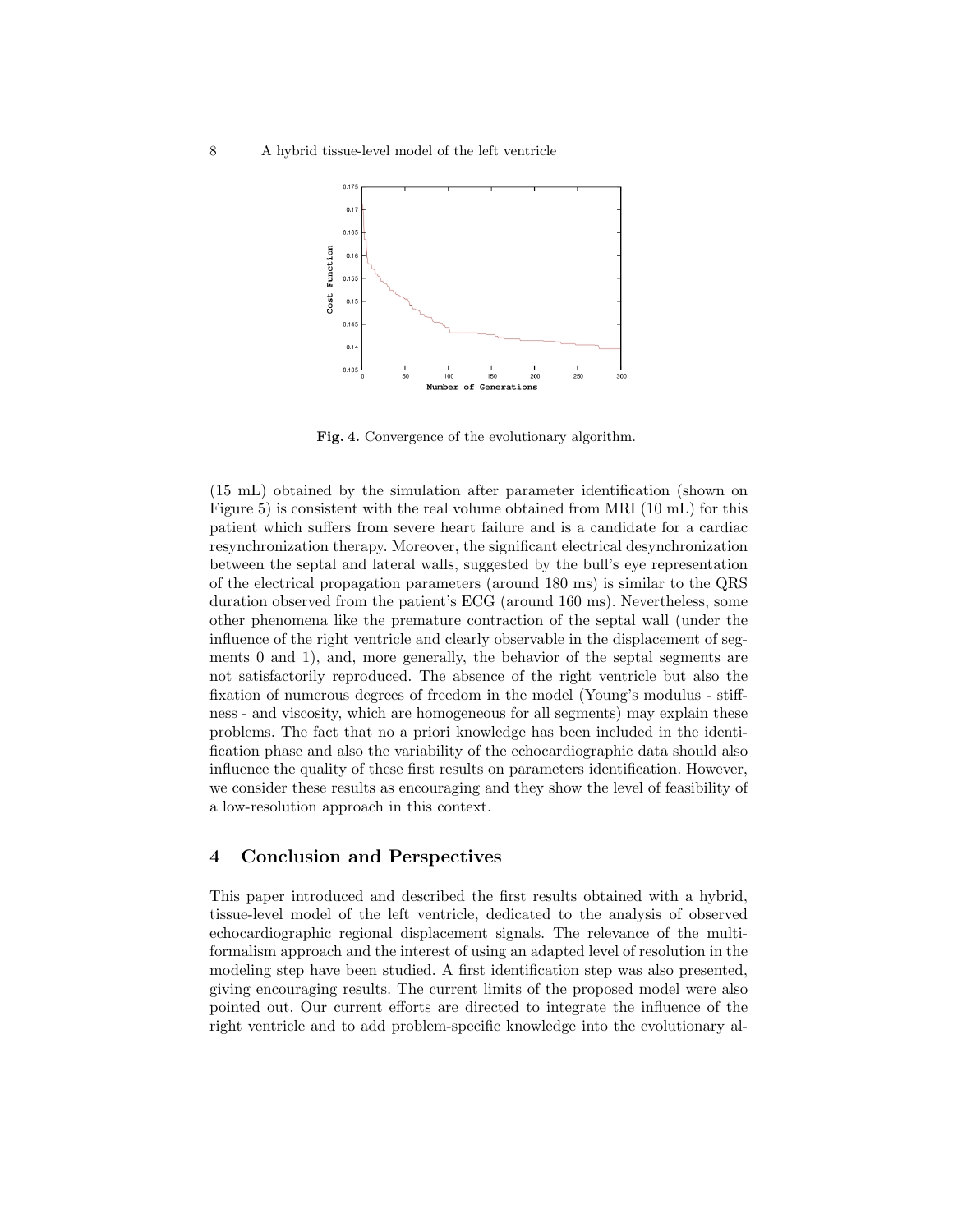

Fig. 5. On the left, radial displacement signals of upper segments of the ventricle simulated by the identified model (top) and measured in echography (bottom). On the right, Pressure/Volume cycle simulated by the identified model (top) and bull's eye diagram of the simulated electrical activation timing for each of the 18 segments (bottom).

gorithm, in order to identify other parameters, such as regional Young's modulus. In parallel, increasing mesh resolution should be an interesting step to do to take into account inhomogeneities of both electrical propagation, fiber orientation but also mechanical properties. Finally, the identification stage is now planned to be launched on more patients to evaluate the "elasticity" and the relevancy of the mesoscopic proposed model in the targeted context of application.

## References

1. P.H. Bovendeerd, P. Borsje, T. Arts, and F.N. van De Vosse. Dependence of intramyocardial pressure and coronary flow on ventricular loading and contractility : a model study. Annals of Biomedical Engineering, 34(12):1833–1845, 2006.